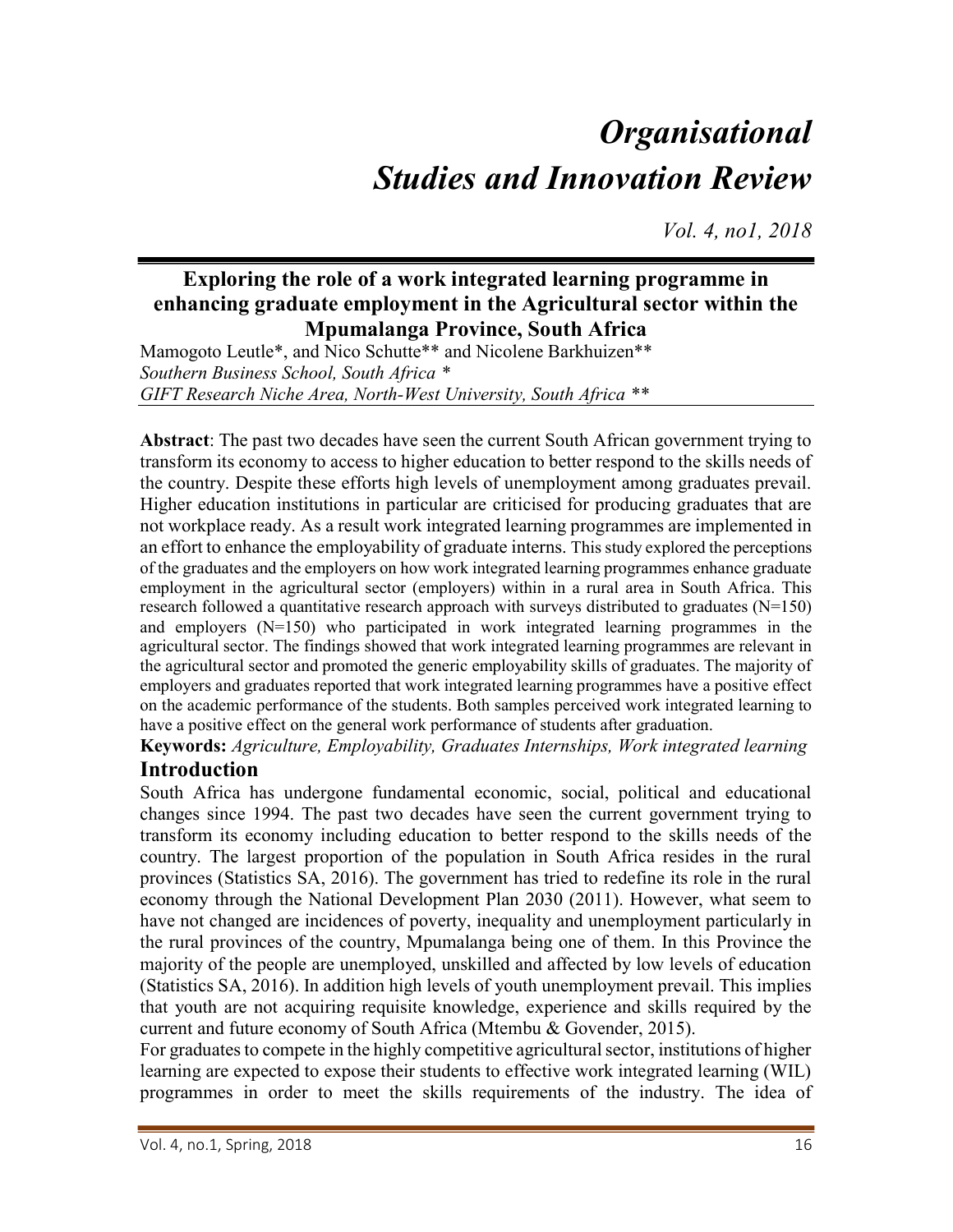entrenching graduate virtues through tertiary education has been receiving much attention in the academic setting in the past 10 year in order to enhance graduates employability (Greenbaun and Rycroft, 2014). While this is critical, Bohloko (2012) warned that there is a tendency by the industry to reduce practice to practical experiences which poses a danger of weakening WIL`s value and positioning it outside the curriculum and the pedagogical radar. The result of this reduction process is that WIL may not have direct contribution to knowledge production, professional community and academia.

There is a persistent view that the graduate training does not provide sufficient and required skills demanded by the sector. This view is reinforced by the Council on Higher Education (2011) that work-integration learning is ineffective, inconsistent within and across institutions of higher learning, and is often ad-hoc and poorly structured, assessed and moderated. Therefore, this study seeks to investigate the current perceptions on work integrated learning programmes in enhancing graduate employment in the agricultural sector within the Mpumalanga Province.

## Literature Review

#### Work integrated learning

Work integrated learning is a combined effort between the industry and institutions of higher learning to improve and uplift student learning experiences by integrating theoretical knowledge acquired into practice (Bates, 2011, Billet, 2011 & Yorke, 2011). According to Orrell, (2011) WIL is designed to develop students` ability, knowledge and skills for employment at workplace. The popular forms of WIL are those that are designed to accommodate students at workplace for a particular period of time to learn practice in their areas of specialised fields (Phillips, 2014). WIL programmes are special in the sense that it provide students with a definite edge in the competitive graduate employment market (Wilton, 2012), while also providing a mechanism by which the world of work can contribute to curriculum development to keep programmes in line with and the relevant to the real world (CHE, 2011).

Graduate employability has become an important aspect of institutional and academic planning since there are benefits to be gained by higher education institutions (HEIs), employers and graduate themselves (Nel & Neale-Shutte, 2013). The key benefits of WIL are to enable the industry to create of a talented pool of graduates from which the sector can recruit from in the near future (Phillips, 2014). In essence WIL programmes allow and provide employers with an opportunity to interact with prospective employees whilst creating a pool of skilled personnel before recruiting them (Virolainen, Stenstrom & Kantola, 2011).) For students the benefits of WIL includes increased exposure to workplace, employment and the enhancement of generic and employability skills, (Dressler and Keeling (2011; Jackson 2013; Smith, Ferns, Russell, & Cretchley, 2014).

#### Graduate employment capacities and attributes

Graduate attributes are increasingly been acknowledged to be critical for students to develop in tertiary education to enhance the graduate employability prospect. This has come about mainly because of the pressure on tertiary institutions to prepare students to attain the requisite conceptual business acumen, attitudes at the workplace and to develop attributes needed for critical citizenship (Bozalek & Watters, 2014).

Coetzee (2014) describes employability capacities as those generic skills and virtues that are essential in preparing graduates to perform in the workplace. Graduates with the right skills and virtues will make a meaningful contribution towards the industry and support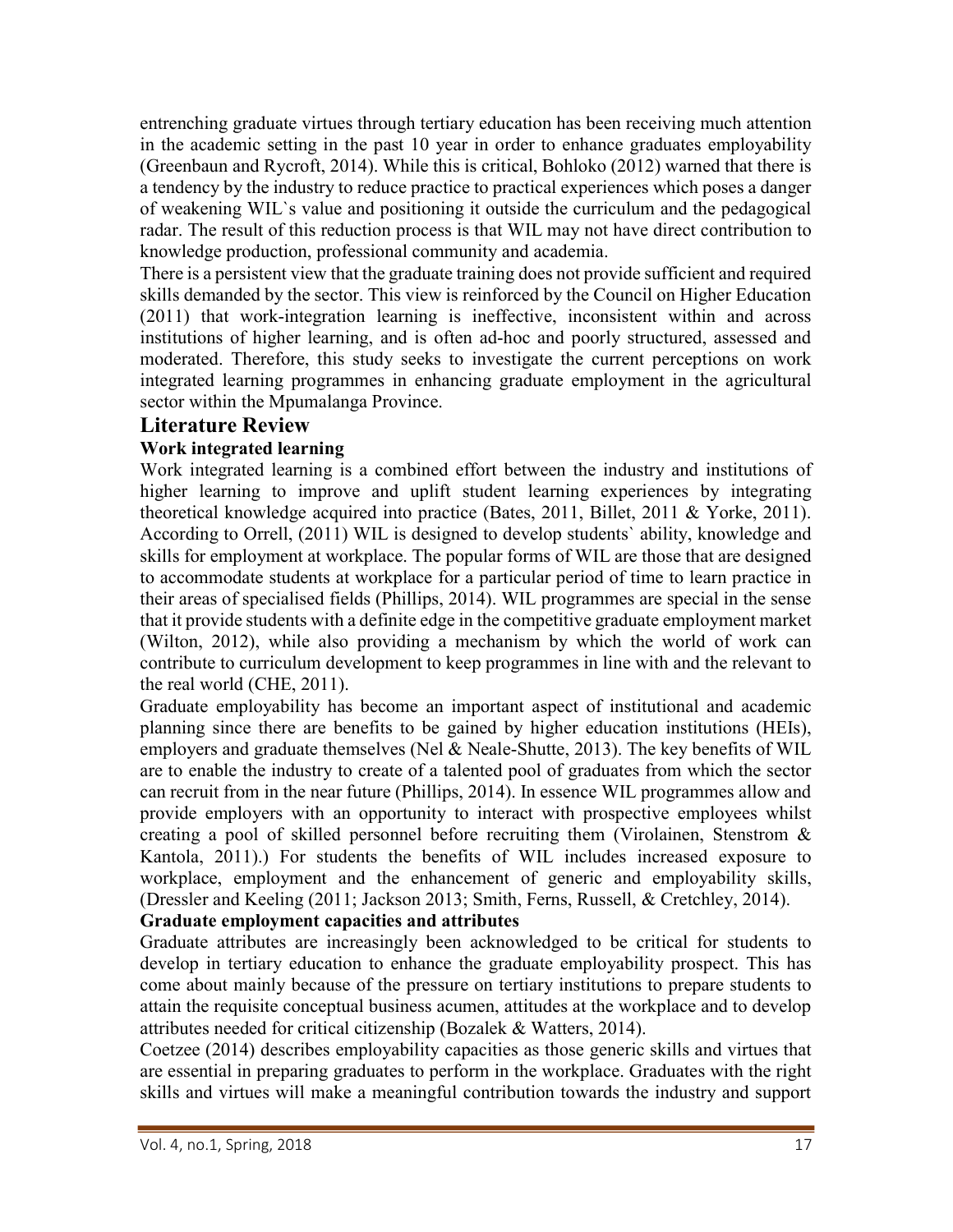employers to succeed in their business ventures (Daniels & Brooker, 2014). Del Corso (2013) further emphasised that graduates must be dynamic, innovative and be willing to learn, acquire new skills and be critical thinkers in order to be updated with changes in the world and the sector. In addition Coetzee (2014) emphasized the importance of portable soft skills and attributes. Naturally, employers expect graduates to demonstrate the ability to have an open mind and persistence to achieve set milestones within work-place environment (Froehlich, Beausaert, Segers and Gerken, 2014) and show in depth transferable generic capacities (Rocha, 2012).

#### Impact of WIL on graduate employability

WIL is regarded to enhance graduate employment in various ways. According to Billet (2011) WIL enhances the acquired capabilities of the students in their professional fields. According to Brookfield (2012), it explores professional relations, raises awareness and contribute actively to professional practice. In this regard, WIL provide a platform for professional development that enhances students` observation skills of the workplace. Wilton (2012) points to a greater alignment between job positions to acquired qualifications of the students who participated in WIL programmes. A study by Brooks (2012) showed that students were more likely to be employed based on their competency and 25% would be kept in their host organisations immediately after graduation. The Agricultural sector as part of the competitive and global markets is increasingly driven by requirements of graduate requisite skills and knowledge (Tran, 2013). Wilton (2012) support the view that stakeholders broadly should start recognising the role of WIL in this sector.

## Research design

#### Research Approach

A quantitative exploratory research approach was followed using surveys to elicit data from the respondents. Exploratory research is useful in exploring and investigating an area of which little is known (Kumar, 2005). This research involved a cross-sectional research design in that a particular phenomenon was studied at a particular point in time.

#### Sampling

The survey consisted of employers and graduates who participated in a WIL programme in the agricultural sector. A total of 150 graduate interns and 150 employers participated in the study. Most of the employers in this study were male (75%), aged between 31-40 years (49%) and representative of the Black ethnic group (69%). Most of the employers were either in possession of a Diploma (30%) as highest level of education or an Honours Degree/ BTech (29%) and running their own business (67%). The majority of graduates in this sample were male (51%), aged between 20-30 years of age (95%) and representative of the black ethnic groups (95%). The graduates were primarily in possession of a Diploma as their highest level of education (65%) and unemployed (53%).

#### Measuring instrument

A questionnaire was developed to assess the various components of the WIL programme. The first section of the questionnaire included three items that assessed perceptions of graduates and employers relating to the WIL programme itself. The second part of the questionnaire consisted of 11 items and measured the extent to which specific WIL factors contribute to the graduate employability. The last section of the questionnaire focused on the extent to which employers considered employing graduates after completion of the graduate internship programme and whether graduate interns accepted employment.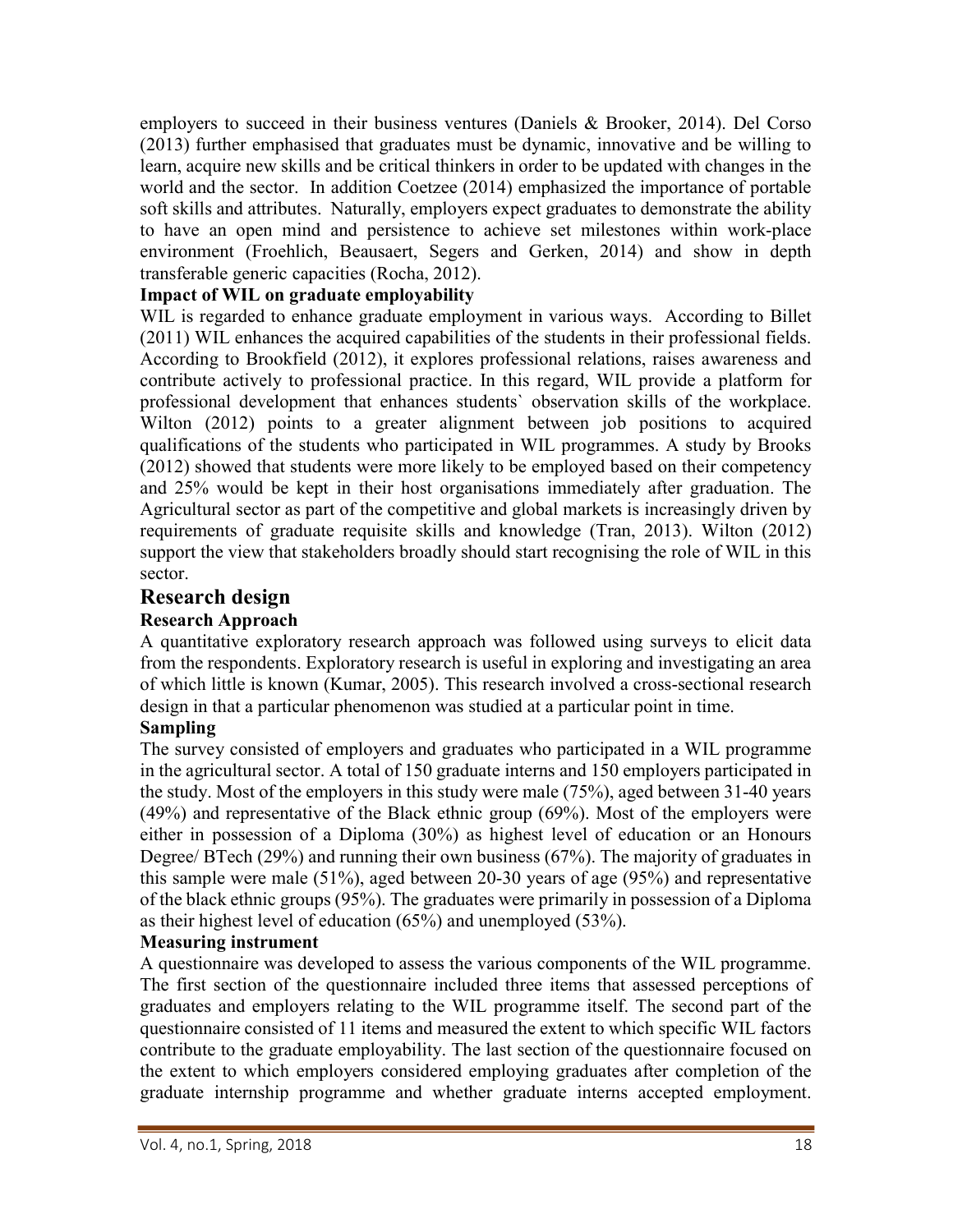Responses for Sections one and three were collected on a five-point likert scale ranging from Strongly Disagree (1) and Strongly Agree (5). The respondents were required to answer either "Yes" or "No" for Section two.

## Statistical analysis

The data was analysed using SPSS.24 (SPSS, 2017). Descriptive statistics (i.e. means, standard deviations and frequencies) were applied.

## Results

## Work integrated learning, skills acquisition and transfers

Table 1 reports the results of some general perceptions of work integrated learning from both employers and graduates. From the mean scores it was evident that both employers and graduates were in agreement that learning takes place outside the formal academic setting through work integrated learning and that WIL programmes promote the generic skills of students prior to real time employment. Employers and graduates differed in terms of their perceptions of the ability of students to transfer skills from higher education to the workplace. Graduates were more in disagreement that that they experienced difficulties in applying knowledge and skills acquired from their higher educational qualifications to the workplace.

| <b>Statements</b>                                                                                                                        |      | Employers | Graduates |       |  |
|------------------------------------------------------------------------------------------------------------------------------------------|------|-----------|-----------|-------|--|
|                                                                                                                                          | Mean | <b>SD</b> | Mean      | SD.   |  |
| Learning takes place outside the formal academic<br>setting?                                                                             | 4.06 | 1.018     | 3.77      | 1.011 |  |
| WIL promotes generic skills in agriculture prior to<br>real time employment?                                                             | 4.35 | .906      | 4.23      | .906  |  |
| Students experience difficulties in transferring the<br>skills learnt at their institutions of higher learning<br>to the work placement? | 3.30 | 1.268     | 2.85      | 1.262 |  |

Table 1: General statements relating to WIL, skills acquisition and transfer

#### Results: Contribution of WIL to Graduate Employability

Table 2 presents the results on the contribution of a variety of WIL factors to graduate employability.

Table 2: Summary of work integrated learning responses by the employers and graduates

| Item                                                                                                                                    | Graduates |               |                | Employers     |     |               |                |                             |
|-----------------------------------------------------------------------------------------------------------------------------------------|-----------|---------------|----------------|---------------|-----|---------------|----------------|-----------------------------|
|                                                                                                                                         | Yes       | $\frac{0}{0}$ | No             | $\frac{0}{0}$ | Yes | $\frac{0}{0}$ | N <sub>0</sub> | $\frac{0}{0}$               |
| think Work Integrated<br>Do you<br>learning is<br>relevant<br>the<br>to<br>agricultural sector                                          | 158       | 99            | $\overline{2}$ |               | 157 | 98            | 3              | $\mathcal{D}_{\mathcal{L}}$ |
| Do you believe involvement in work<br>placement programmes enhances the<br>employment prospects of<br>the<br>graduate's students?       | 144       | 96            | 6              | 4             | 149 | 99            |                |                             |
| Do you think undergraduate students<br>should be held accountable for the<br>work they do during work integrated<br>learning placement. | 62        | 41            | 88             | 59            | 129 | 86            | 21             | 14                          |
| think supervision<br>is<br>Do<br>you<br>appropriate for the undergraduate's                                                             | 134       | 89            | 16             | 11            | 143 | 95            | 7              |                             |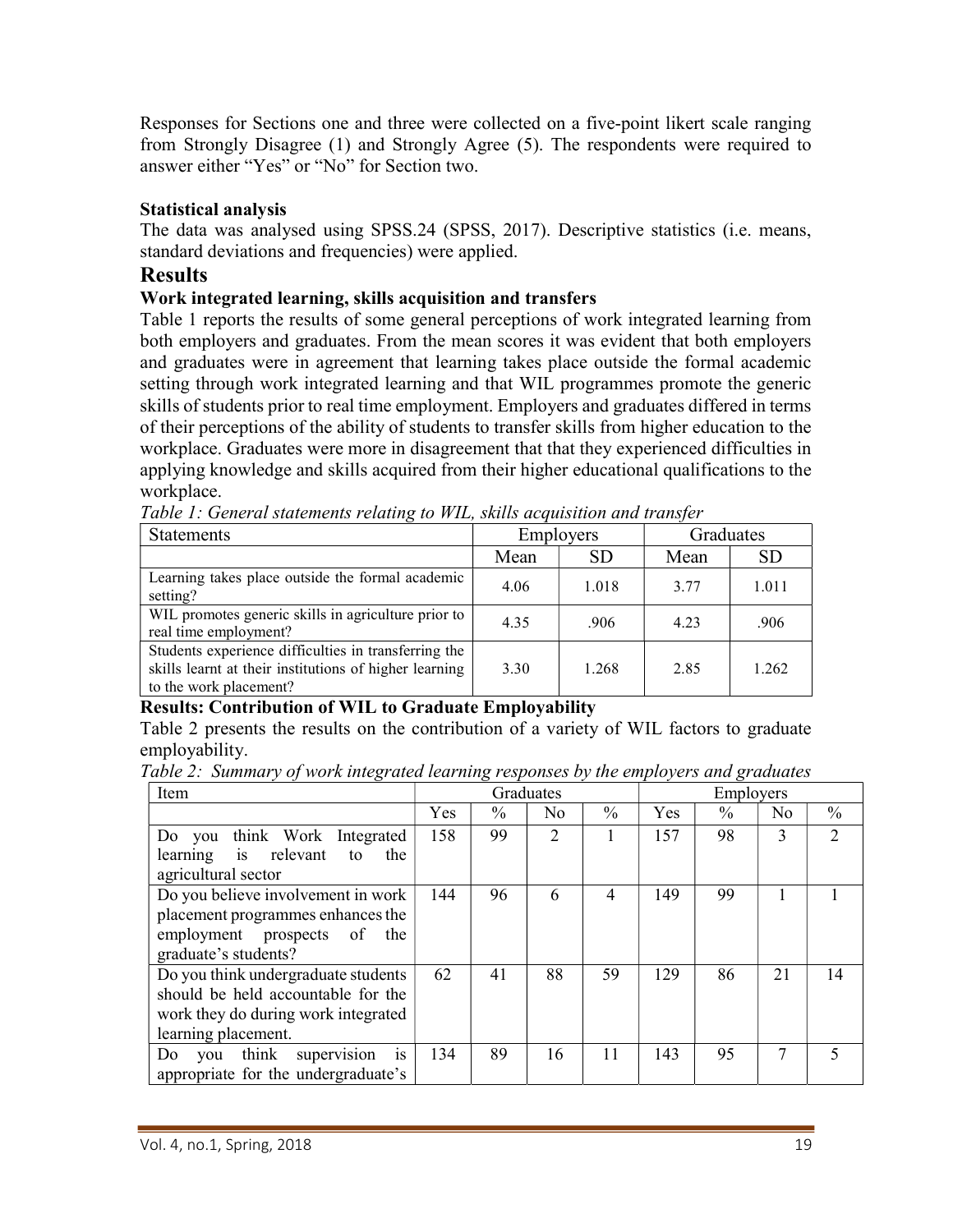| during work integrated<br>student<br>learning placement?                                                                                                                |     |    |                |                |     |    |     |              |
|-------------------------------------------------------------------------------------------------------------------------------------------------------------------------|-----|----|----------------|----------------|-----|----|-----|--------------|
| How would you rate the guidance<br>given from mentor, supervisor and<br>visiting lecturer regarding what is<br>expected from the work experience<br>scheme?             | 110 | 73 | 40             | 27             | 122 | 81 | 28  | 19           |
| Should there be a change to make the<br>guidance more effective?                                                                                                        | 48  | 32 | 102            | 68             | 31  | 21 | 119 | 79           |
| Do you see any merit in forming a<br>partnership between staff, students<br>and employers to ensure that work<br>placement is based on common<br>vision                 | 143 | 95 | $\overline{7}$ | $\overline{5}$ | 149 | 99 | 1   | $\mathbf{1}$ |
| Do you see any merit in the use of a<br>learning contract that states the role<br>and responsibilities of the students<br>employers<br>during work<br>and<br>placement? | 138 | 92 | 12             | 8              | 147 | 98 | 3   | 2            |
| Do you think the duration (One<br>Year) of the work placement is<br>appropriate?                                                                                        | 135 | 90 | 15             | 10             | 98  | 65 | 52  | 35           |
| Do you think that the work<br>placement has an effect on student<br>academic performance?                                                                               | 141 | 94 | 9              | 6              | 147 | 95 | 3   | 5            |
| Do you think that the work<br>placement has an effect on student<br>performance after graduation?                                                                       | 140 | 93 | 10             | 7              | 144 | 96 | 6   | 4            |

As shown in table 2, graduates and employers answered mostly in favour of WIL programmes. Significant was the affirmation by graduates (96%) and employers (99%) that WIL programmes do enhance employment prospects for graduates in the agricultural sector. However, graduates rated very low (41%) that students should be held accountable during work integrated learning programme whilst employers rated 86% for the same. Interestingly, both the graduates (89%) and employers (95%) perceived supervision of the students as critical. The rating in favour of guidance was high for both the graduates (73%) and employers (81%). Strong indication was noted for the review of guidance provided to students.

Both the graduates (95%) and employers (98%) perceived greater merits in forming partnership between staff, students and employers to ensure that work placement was based on a common vision. Further, the same was expressed for learning contract that states the role and responsibilities of the students and employers during work placement. The rating was high for both the graduates (92%) and employers (98%). However, employers rated to a lesser extent (65%) the duration of WIL as being an appropriate time-frame for the programme whilst graduates (90%) rated it highly. Both the graduates (94%) and employers (96%) rated placement highly as having effect on students' academic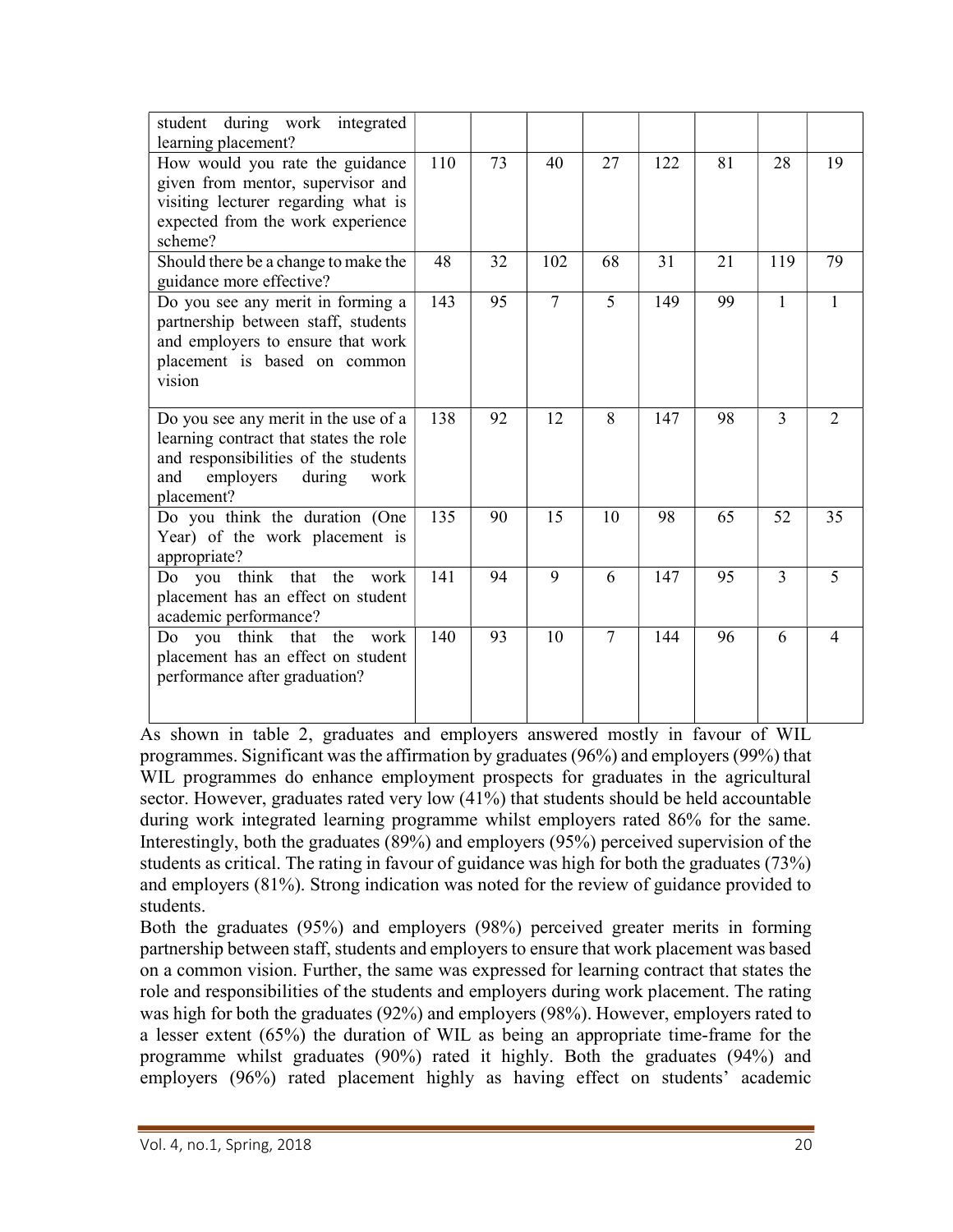performance. The same applied to the impact of WIL performance after graduation. Both the graduates and employers rated it highly at 93% and 96% respectively.

## Graduate Employment based on WIL programmes

Table 3, present the results of graduates who were employed after the completion of the work integrated learning programmes in the same organization where they practiced their WIL.

Table 3: Summary of responses from employers on graduate employment based on WIL

| Item                                                                                                                 |     |               |     |               |
|----------------------------------------------------------------------------------------------------------------------|-----|---------------|-----|---------------|
|                                                                                                                      | Yes | $\frac{0}{0}$ | No. | $\frac{0}{0}$ |
| Did you employ any graduate (s) after the completion of the<br>Work Integrated Learning Programme                    | 30  | 20            | 120 | 80            |
| Did any graduate(s) reject an offer of employment after the<br>completion of the Work Integrated Learning Programmes |     |               | 145 |               |

The results in Table 3 show that employers only considered employing 20% of the graduates after completion of the WIL programmes. The results furthermore showed that 97% of graduates did not reject any offer for employment after the completion of WIL programmes.

# **Discussion**

The objective of this study was to determine the extent to which work integrated learning programmes enhance graduate employment in the agricultural sector. The majority of graduates and employers recognised that work integrated learning programmes were relevant to the agricultural sector. Both the graduates and employers have experienced work integrated learning and have better appreciation on how the programme compliment theory to practice in the agricultural sector. Graduates and employers believed that learning can take place outside the formal academic setting. This suggests that work integrated learning programme provide learning platform that supports formal academic programme offered by institutions of higher learning in a practical way in the field. Further, they believed work integrated learning promote generic skills in agriculture prior to real time employment (Rocha, 2012).

In line with the views of Del Corso (2013) the participants in this study also believed that graduates must be dynamic, innovative and up-to-date with their domain of technical knowledge such as agricultural technical skills in farming. Noted were greater benefits of WIL for students in small and start up agricultural organizations than larger ones, as students were given more responsibilities and provided with more diverse challenges and a broader range of problems for analysis and solving.

Both the employers and graduates perceived students' involvement in work placement programmes to enhance employment prospects of the graduates. WIL was attributed to have enhanced employment skills in undergraduates (Wilton, 2012). This was a significant finding that work integrated learning programmes enhance prospects for graduates' employment in the agricultural sector.

Limitations and recommendations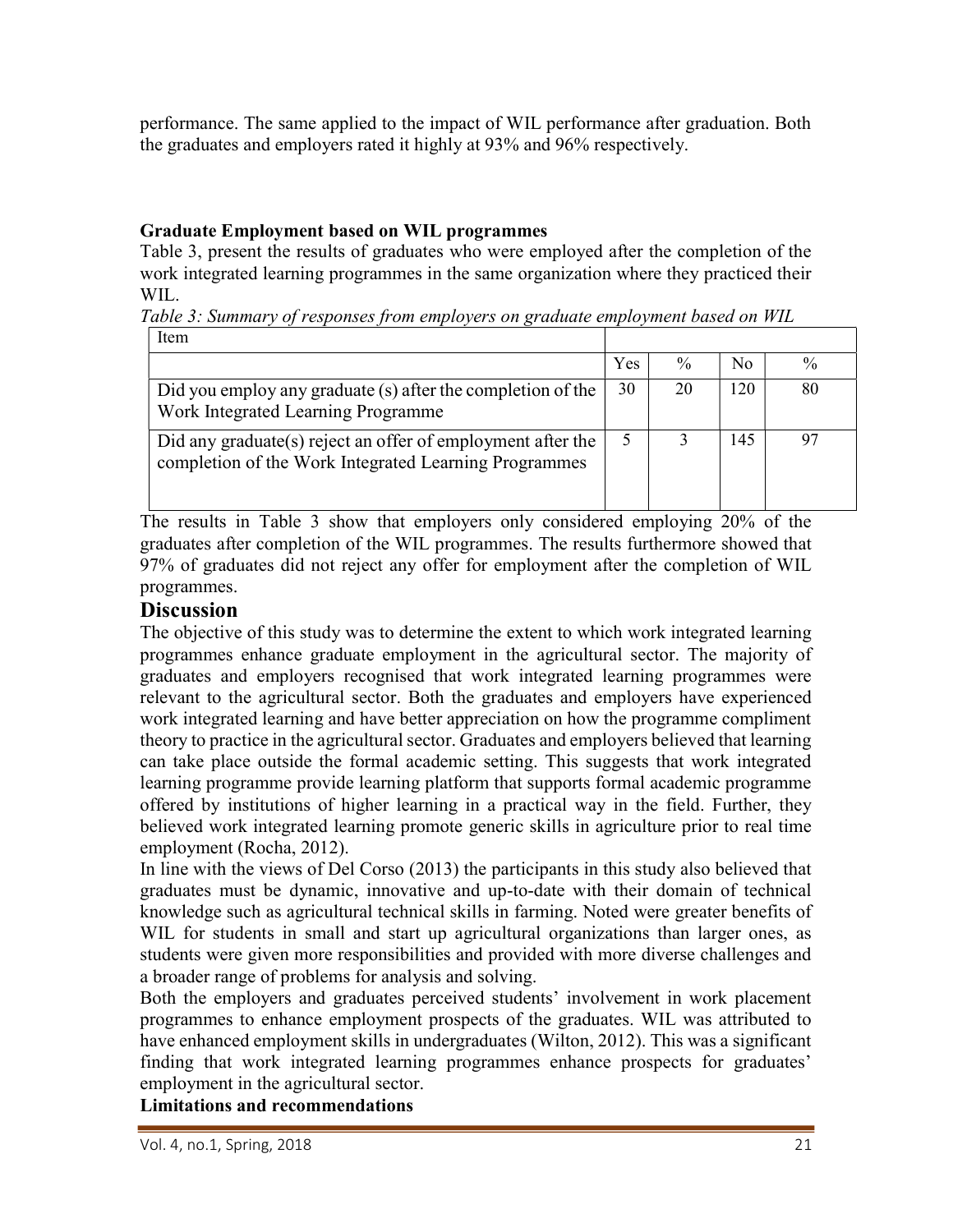This research had some limitations. First a cross-sectional research approach was followed which limited the research in terms of making cause and effect inferences over a longer period of time. Secondly the sample was only limited to the agricultural sector. Consequently the results cannot be generalised to other contexts. Finally the sample was only limited to employers and graduates who participated in the WIL programme. Future studies should include academic higher educational stakeholders to obtain a more holistic view of WIL programmes in the agricultural sector.

## Conclusion

This study contributed knowledge on how work integrated learning programmes enhance graduate employment in the agricultural sector. The results of the study should be shared with institutions of higher learning to solve issues such as duration of student placement, curriculum revision to assist students in transferring their skills more effectively to the workplace, preparations of students for placement and work integrated learning policy development.

## References

Bates, M., 2011. Work-Integrated learning workloads: The realities and responsibilities. Asia-Pacific Journal of Cooperative Education, 12(2), pp. 111-124.

Billet, S., 2011. Curriculum and pedagogical bases for effectively integrating practicebased experiences – final report, Strawberry Hills, NSW: Australian learning and Teaching Council (ALTC).

Bohloko, G. M., 2012. Redefining work integrated learning in Universities of technology. South African Journal of Higher Education, 26(2), pp. 268-281.

Bozalek, V., 2012. Equity and graduate attributes. In Universities and human development. A sustainable imaginary for the XXI century, ed. A.Boni & M Walker. London: Taylor and Francis.

Brookfield, S.D., 2012. Teaching for critical thinking: Tool and Techniques to help students question their assumptions. San Francisco, CA: Jossey-Bass.

Coetzee, M., 2014. Measuring student graduateness: Reliability and construct validity of the graduate skills and attributes scale. Higher Education Research and Development, 33(5), pp. 887-902.

Council on Higher Education. 2011. Work –Integrated Learning: Good Practice Guide. HE Monitor No.12, August. Pretoria: lecommunications.

Daniels, J., & Brooker, J., 2014. Student identity development in higher education: implications for graduate attributes and work-readiness. *Educational Research*, 56(1), pp. 65-76.

Del Corsa, J., 2013. The theory of career adaptability. In A. Di Fibio & J.G. Maree (Eds.), The Psychology of career counselling: New challenges for a new era (pp.117-130), New York, NY: Nova Science Publishers, Inc.

Dressler, S & Keeling, A.E., 2011. 'Benefits of co-operative and work-integrated education for students', in RK Coll and KE Zegwaard (eds), International handover for cooperative andwork-integrated education. World Association for Cooperative Education, Lowell, MA, pp. 261-76.

Froehlich, D.E., Beausaert, S., Segers, M., & Gerken, M., 2014. Learning to stay employable. Career development International, 19(5), pp. 508-525.

Greenbaun, L & Rycroft, A., 2014. The development of graduate attributes: The book of the year project. South African Journal of Higher Education, 28(1), pp. 91-109.